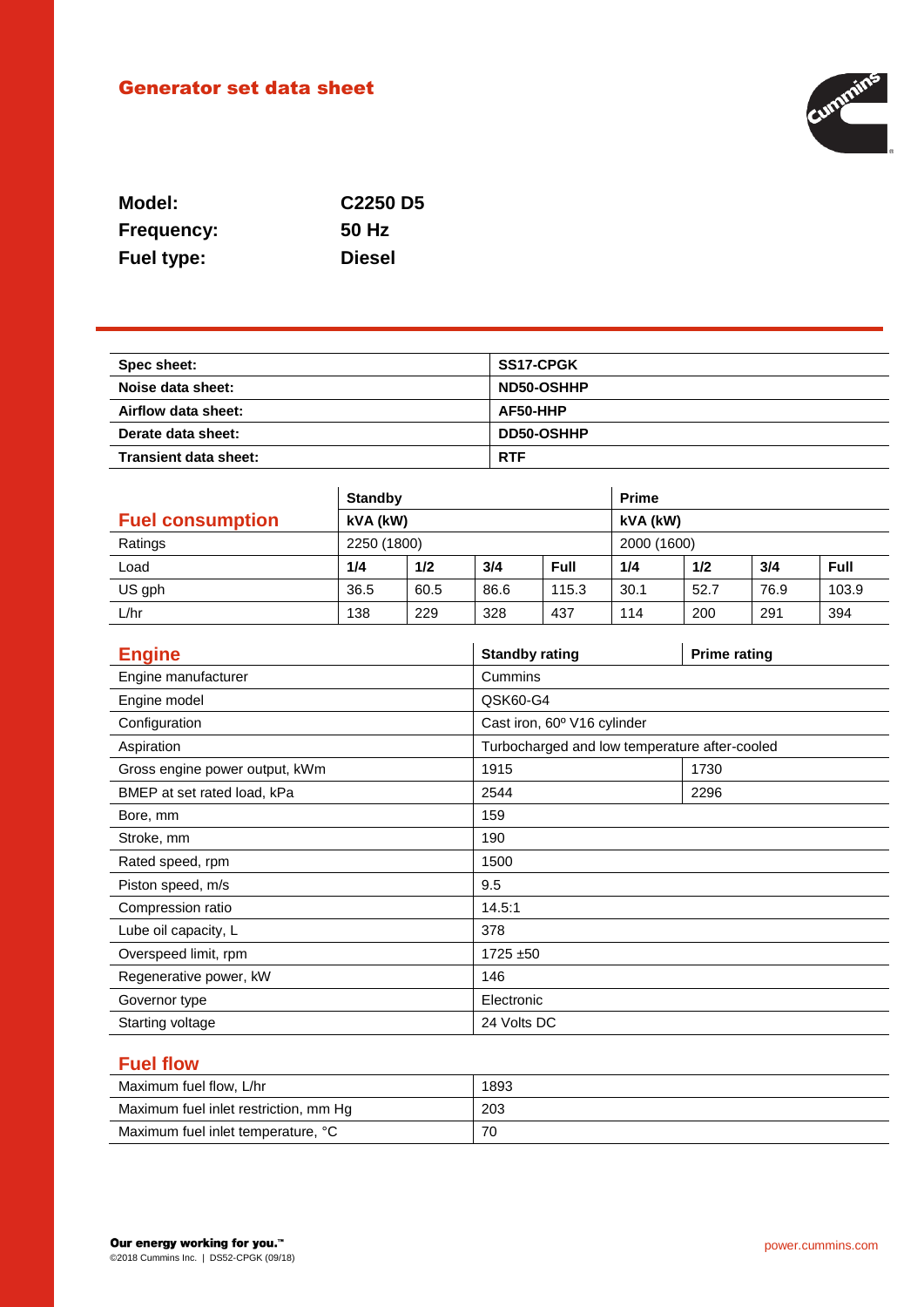|                                      | <b>Standby rating</b> | <b>Prime rating</b> |
|--------------------------------------|-----------------------|---------------------|
| Combustion air, m <sup>3</sup> /min  | 144                   | 136                 |
| Maximum air cleaner restriction, kPa | 6.2                   |                     |

### **Exhaust**

| Exhaust gas flow at set rated load, $m^3/m$ in | 337 | 311 |
|------------------------------------------------|-----|-----|
| Exhaust gas temperature, °C                    | 450 | 430 |
| Maximum exhaust back pressure, kPa             | 6.7 |     |

## **Standard set-mounted radiator cooling**

| Ambient design, °C                                             | 40    |       |
|----------------------------------------------------------------|-------|-------|
| Fan load, $kW_m$                                               | 33    |       |
| Coolant capacity (with radiator), L                            | 456   |       |
| Cooling system air flow, $m^3$ /sec @ 12.7 mm H <sub>2</sub> O | 26.4  |       |
| Total heat rejection, Btu/min                                  | 54030 | 48080 |
| Maximum cooling air flow static restriction mm $H_2O$          | 12.7  |       |

| <b>Weights*</b>     | Open  | <b>Enclosed</b> |
|---------------------|-------|-----------------|
| Unit dry weight kgs | 15095 |                 |
| Unit wet weight kgs | 16160 |                 |

\* Weights represent a set with standard features. See outline drawing for weights of other configurations.

| <b>Dimensions</b>                   | Length | Width | Height |
|-------------------------------------|--------|-------|--------|
| Standard open set dimensions mm     | 6175   | 2286  | 2537   |
| Enclosed set standard dimensions mm |        |       |        |

### **Genset outline**

#### Open set



Outlines are for illustrative purposes only. Please refer to the genset outline drawing for an exact representation of this model.